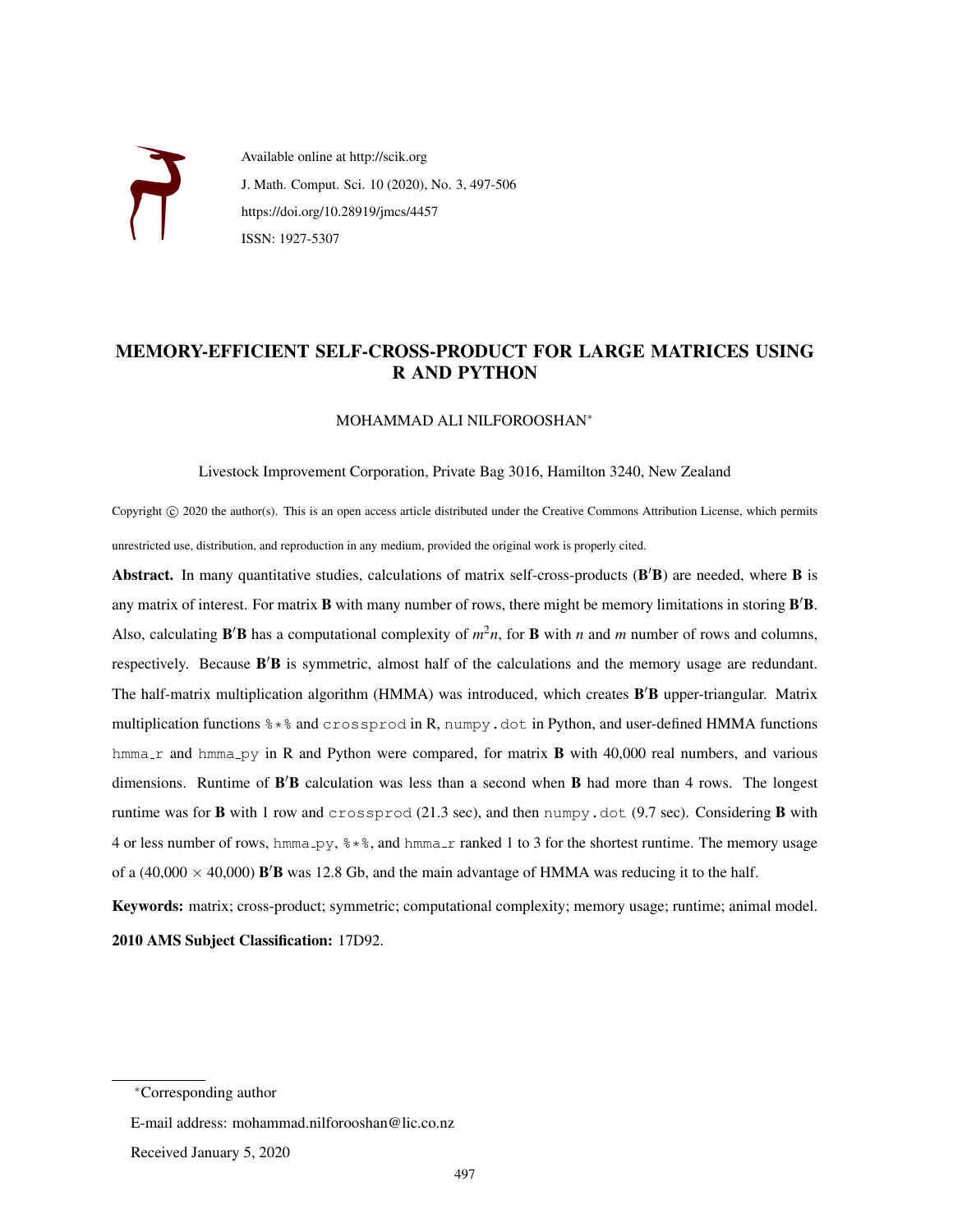### 1. INTRODUCTION

In many fields of quantitative science, the cross-product of a matrix to itself (transpose of a matrix multiplied to the matrix) is needed. Quantitative Genetic is one of them, in which, animal models have been widely used in livestock genetic evaluations. There are numerous types of animal models, some of them explained by Mrode [\[1\]](#page-7-0). All animal models are based on the best linear unbiased prediction (BLUP) methodology developed by Henderson [\[2\]](#page-7-1). As an example, a repeatability animal model is [\[1\]](#page-7-0):

<span id="page-1-0"></span>
$$
y = Xb + Za + Wpe + e,
$$

where y, b, a, pe, and e are the vectors of observations, fixed effects, random animal genetic effects, random permanent environmental effect, and random residuals, and X, Z, W are incidence matrices relating  $y$  to  $b$ ,  $a$ ,  $pe$ , respectively. In matrix notations, Eq. [\(1\)](#page-1-0) is written as [\[1\]](#page-7-0):

<span id="page-1-1"></span>(2) 
$$
\begin{bmatrix} X'X & X'Z & X'W \ Z'X & Z'Z + A^{-1}\alpha_1 & Z'W \ W'X & W'Z & W'W + I\alpha_2 \end{bmatrix} \begin{bmatrix} \hat{\mathbf{b}} \\ \hat{\mathbf{a}} \\ \hat{\mathbf{p}}\hat{\mathbf{e}} \end{bmatrix} = \begin{bmatrix} X'y \\ Z'y \\ W'y \end{bmatrix},
$$

where A is the pedigree relationship matrix, I is an identity matrix with the order of the total number of animals in the pedigree,  $\alpha_1 = \sigma_e^2/\sigma_a^2$ ,  $\alpha_2 = \sigma_e^2/\sigma_{pe}^2$ ,  $\sigma_a^2$ ,  $\sigma_{pe}^2$ , and  $\sigma_e^2$  are the additive genetic, permanent environment, and residual variances, respectively. Given the left-hand-side matrix and the right-hand-side vector,  $\hat{\mathbf{b}}$ ,  $\hat{\mathbf{a}}$ , and  $\hat{\mathbf{p}}\hat{\mathbf{e}}$  vectors are being predicted. There are matrix self-cross-products  $(X'X, Z'Z,$  and  $W'W$ ) on the diagonal blocks of the left-hand-side matrix. These square matrices have sizes equal to the total number of levels for fixed effects, number of animals in the pedigree, and the number of animals with observed phenotypes, respectively. There might be millions of animals in the pedigree.

If various residual variances are associated with y, the equation system [\(2\)](#page-1-1) is changed to [\[1\]](#page-7-0):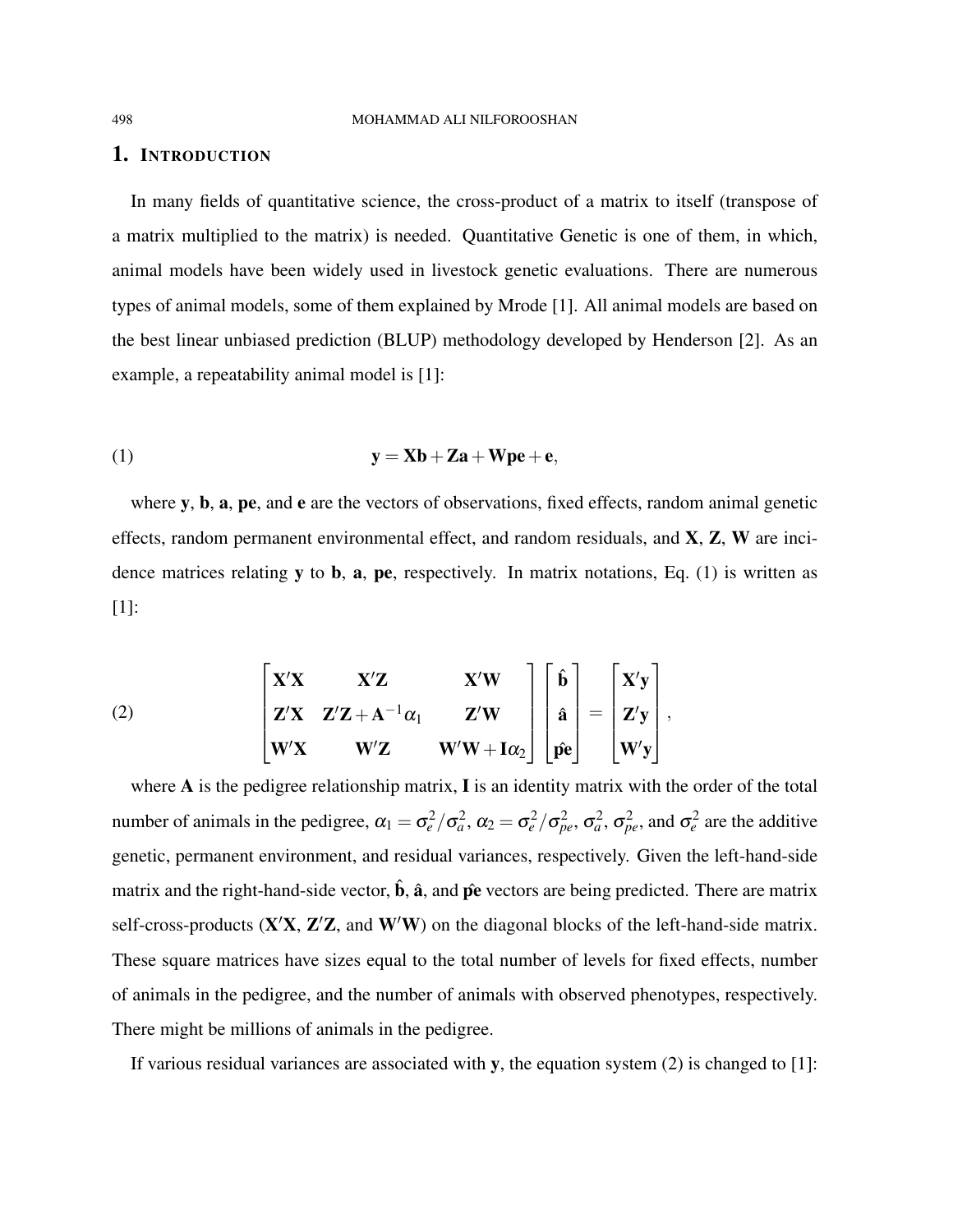(3) 
$$
\begin{bmatrix} \mathbf{X}'\mathbf{R}^{-1}\mathbf{X} & \mathbf{X}'\mathbf{R}^{-1}\mathbf{Z} & \mathbf{X}'\mathbf{R}^{-1}\mathbf{W} \\ \mathbf{Z}'\mathbf{R}^{-1}\mathbf{X} & \mathbf{Z}'\mathbf{R}^{-1}\mathbf{Z} + \mathbf{A}^{-1}\sigma_a^{-2} & \mathbf{Z}'\mathbf{R}^{-1}\mathbf{W} \\ \mathbf{W}'\mathbf{R}^{-1}\mathbf{X} & \mathbf{W}'\mathbf{R}^{-1}\mathbf{Z} & \mathbf{W}'\mathbf{R}^{-1}\mathbf{W} + \mathbf{I}\sigma_{pe}^{-2} \end{bmatrix} \begin{bmatrix} \hat{\mathbf{b}} \\ \hat{\mathbf{a}} \\ \hat{\mathbf{p}} \\ \hat{\mathbf{p}} \\ \hat{\mathbf{p}} \\ \hat{\mathbf{p}} \\ \hat{\mathbf{p}} \end{bmatrix} = \begin{bmatrix} \mathbf{X}'\mathbf{R}^{-1}\mathbf{y} \\ \mathbf{Z}'\mathbf{R}^{-1}\mathbf{y} \\ \mathbf{W}'\mathbf{R}^{-1}\mathbf{y} \end{bmatrix},
$$

where **R** is the diagonal matrix of residual variances. Matrix self-cross-products do still exist. For example,  $\mathbf{X}'\mathbf{R}^{-1}\mathbf{X} = (\mathbf{R}^{-.5}\mathbf{X})'\mathbf{R}^{-.5}\mathbf{X}$ . Also,  $\mathbf{V} = [\mathbf{X} \mathbf{Z} \mathbf{W}]$ :

(4) 
$$
\begin{bmatrix}\n\mathbf{V}'\mathbf{R}^{-1}\mathbf{V} + \begin{bmatrix}\n\mathbf{0} & \mathbf{0} & \mathbf{0} \\
\mathbf{0} & \mathbf{A}^{-1}\sigma_a^{-2} & \mathbf{0} \\
\mathbf{0} & \mathbf{0} & \mathbf{I}\sigma_{pe}^{-2}\n\end{bmatrix}\n\end{bmatrix}\n\begin{bmatrix}\n\hat{\mathbf{b}} \\
\hat{\mathbf{a}} \\
\hat{\mathbf{p}}\hat{\mathbf{e}}\n\end{bmatrix} = \mathbf{V}'\mathbf{R}^{-1}\mathbf{y}.
$$

The genomic relationship matrix  $(G)$ , which is used instead of A in genomic-BLUP [\[3\]](#page-7-2) is also a matrix self-cross-product. There are several forms of G (e.g., VanRaden [\[3\]](#page-7-2), Yang et al. [\[4\]](#page-7-3)). For example, in one of the methods introduced by VanRaden [\[3\]](#page-7-2),  $G = L'L$ , where  $\mathbf{L} = \mathbf{Z}' / \sqrt{2 \sum p_i (1 - p_i)}$ ,  $\mathbf{Z}$  is a centered incidence matrix of SNP genotypes, and  $p_i$  is the allele frequency at loci *i*.

A matrix self-cross-product is always symmetric. As a result,  $(m - 1)m/2$  of the calculations and the memory usage are redundant, where the dimension of the cross-product is  $m \times m$ . The aim of this study was finding an algorithm for obtaining the upper triangular of a matrix selfcross-product in the shortage of memory, and benchmarking runtime and memory usage with high level programming languages, R and Python. Whereas, there are advanced matrix multiplication algorithms in mathematical libraries of low-level languages such Fortran and C, it was of interest exploring how programmers in high-level languages such as R and Python can perform these operations, when due to the size of the problem, memory usage is a limitation.

## 2. MATERIALS

A vector of 40,000 random real numbers, sampled from a uniform distribution, ranged from 0 to 100, was used to form matrix **B**, from which  $B'B$  was going to be calculated. Various **B** were formed with different dimensions, and the number of rows being any integer from 1 to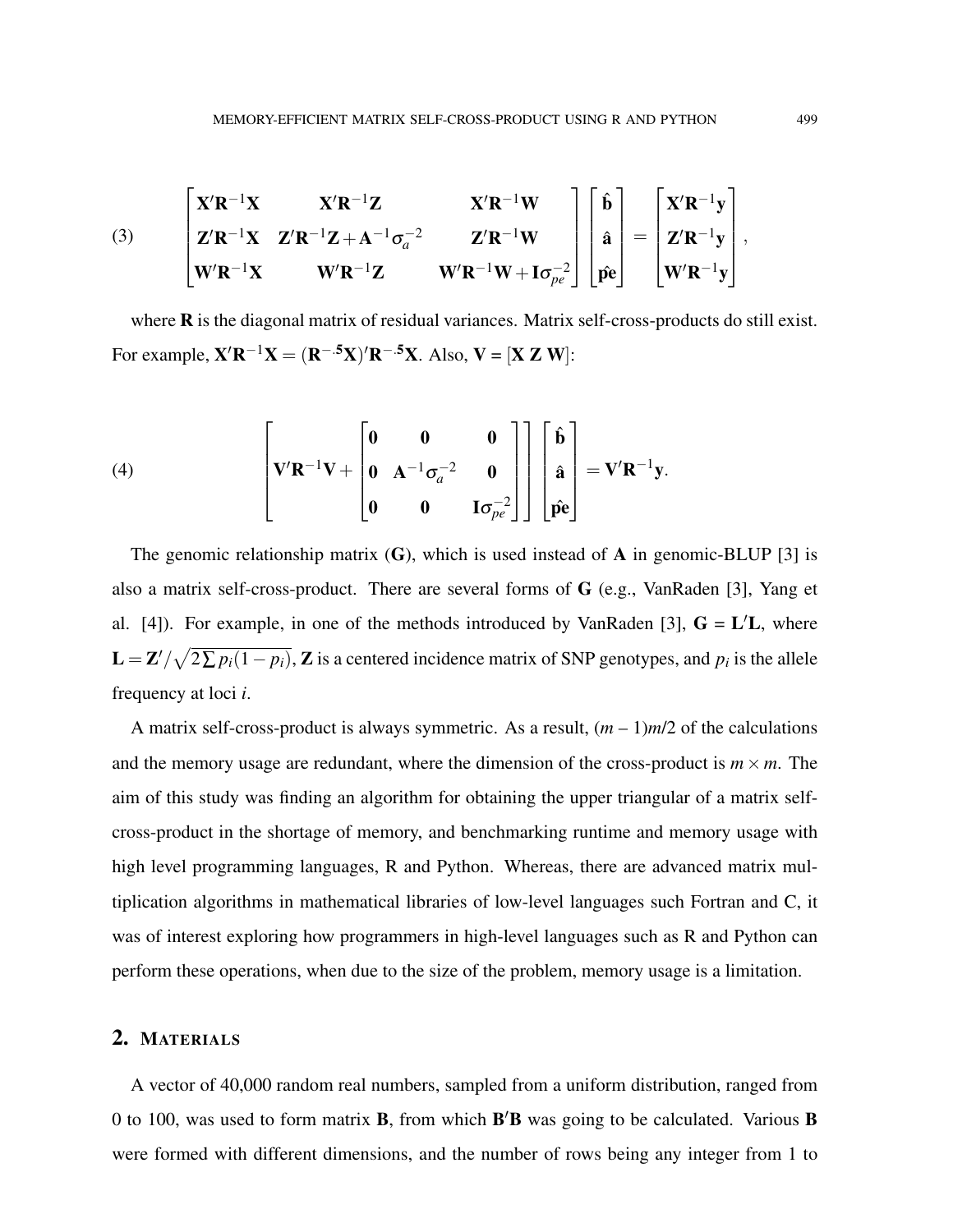40,000, with a remainder of 0 with 40,000. That means, there were 35 values for the number of rows, where the first 6 values were 1, 2, 4, 5, 8, and 10.

Benchmarking were run on a t3.xlarge Amazon EC2 instance, which features Intel Xeon Platinum 8000 series processor with Turbo CPU clock speed of up to 3.1 Ghz, 4 virtual CPUs, 16 Gb of RAM, and solid-state drive volume type. Softwares R 3.4.4 [\[5\]](#page-7-4), Python 3.6.7 [\[6\]](#page-8-0), and the Python library numpy 1.16.2 [\[7\]](#page-8-1) were installed on an Ubuntu Server 18.04 LTS-64-bit (x86) operating system.

# 3. METHODS

The computational complexity of  $\mathbf{B}'\mathbf{B}$  is  $m^2n$ , where *n* and *m* are the number of rows and columns of **B**, respectively. The dimension of **B'B** is  $m \times m$ , and it is symmetric. Thus, not all the multiplications are necessary. Introducing the half-matrix multiplication algorithm (HMMA), to calculate the upper triangular of  $B'B$ :

FOR 
$$
j
$$
 IN (1:m):  $\mathbf{B}'\mathbf{B}[j, j..m] = \mathbf{B}'[j, ]\mathbf{B}[j..m]$ 

Examples for a  $(3 \times 4)$  **B** matrix are:

```
B = matrix(0:11, nrow=3)BtB = list()for(j in 1:ncol(B)) BtB[[j]] = B[,j] % * B[,j:ncol(B)]
 in R, and the following in Python:
B = numpy.array(range(12))
B.shape = (3, B.size // 3)B \cup B = [1]
```

```
for j in range(B.shape[1]):
```

```
BtB.append(B[:,j].dot(B[:,j:]))
```
Using HMMA, the computational complexity is reduced to  $nm(m+1)/2+\sum_{k=1}^{m}$  $\binom{m}{k=1}$ *l*<sub>k</sub>, where *l* is the loop cost, decreasing by increasing the iteration number. Fig. [1](#page-4-0) shows the reduction in the computational complexity of **B'B**  $(nm(m + 1)/2 - m^2n)$  by using HMMA, excluding the loop cost, with the number of rows (*n*) and the number of columns (*m*) of B being variable from 1 to 10.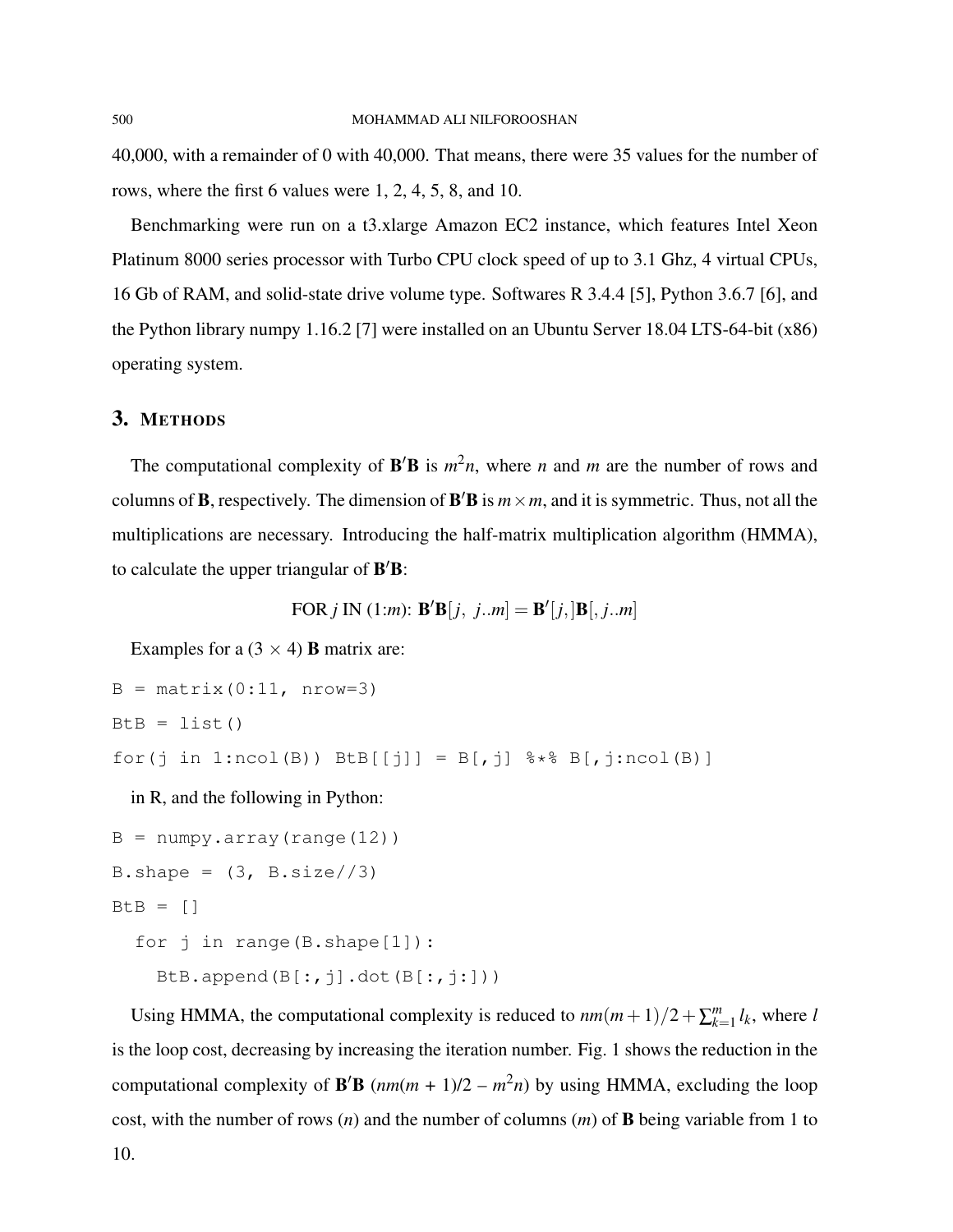

<span id="page-4-0"></span>FIGURE 1. The effect of *n* and *m* on  $nm(m + 1)/2 - m^2n$ .

However, additional costs are involved in forming the full matrix after HMMA. The steps of retrieving the full B'B matrix from the list object BtB obtained from HMMA are described in [Appendix A](#page-8-2) (R function  $list2mat$ ). However, forming the full  $B'B$  matrix might not always be necessary. As for multiplication with other vector or matrix, only rows of  $B'B$  need to be retrieved, one after another. R function get\_rowcol [\(Appendix B\)](#page-8-3) extracts the *i*th row/column of B'B from the BtB list. Given B with 40,000 elements and various dimensions, runtime in seconds, and memory usage in bytes were compared across  $\frac{1}{2}$ , crossprod, and hmma r (HMMA, [Appendix C\)](#page-9-1) functions in R, and numpy.dot, and hmma<sub>rpy</sub> (HMMA, [Appendix](#page-9-2) [D\)](#page-9-2) functions in Python. Runtime was averaged over 4 reiterations. Using  $\frac{1}{2} \times \frac{1}{2}$  or crossprod inside the hmma  $\pm r$  function (the 4th line of the function [\(Appendix C\)](#page-9-1)) produced similar timimg results. Therefore, results for hmma  $\angle$ r with  $\frac{1}{6} \times \frac{1}{6}$  inside are presented.

### 4. RESULTS AND DISCUSSION

4.1. Runtime. Runtime for B'B calculation or its upper triangular (HMMA) were compared for the 3 functions in R  $(***, crossprod, hmma_r)$  and the 2 functions in Python (numpy.dot, hmma py), for **B** with 40,000 elements and various dimensions. The results for B's number of rows from 1 to 10 are presented in Fig. [2.](#page-5-0) Runtime for B with more number of rows was very short, and provided in the [data repository](#page-7-5) (Data Availability).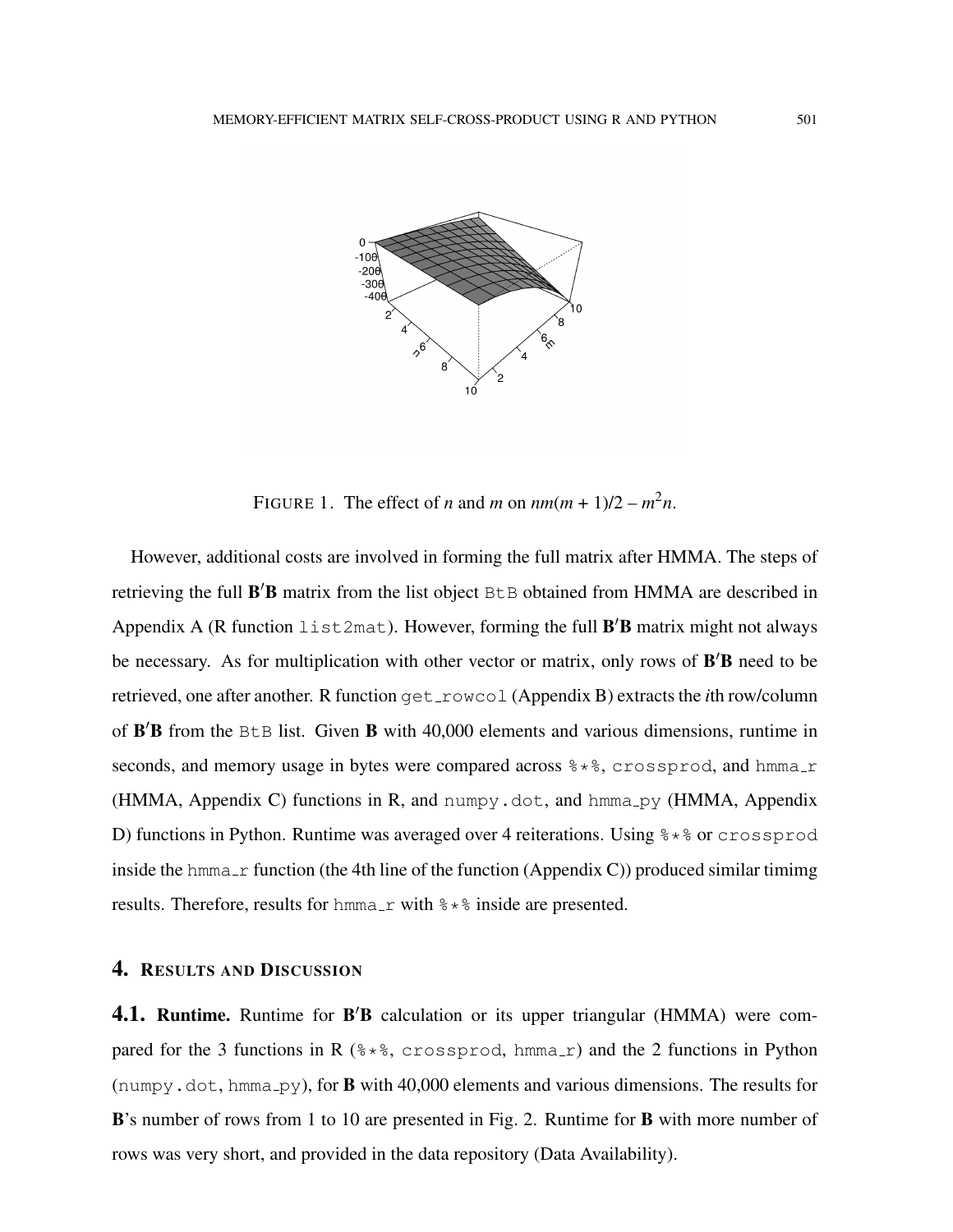

<span id="page-5-0"></span>FIGURE 2. Runtime of  $\mathbf{B}'\mathbf{B}$ , with different  $\mathbf{B}$  of 40,000 elements and different number of rows (*n*).

As the number of  $\mathbf{B}'s$  rows  $(n)$  increased, the dimension of  $\mathbf{B}'\mathbf{B}$  and its computational complexity decreased. hmma\_py showed the least runtime, and crossprod showed a longer runtime compared to its R-native equivalent  $\frac{1}{6} \times \frac{1}{6}$ . Though, the time difference was small at *n*  $= 20$ , crossprod's runtime was shorter than  $\frac{1}{6} * \frac{1}{6}$ 's runtime (result not shown, but available in the [data repository\)](#page-7-5). At  $n = 1$ , crossprod showed the longest runtime. However, at  $n >$ 1, numpy.dot's runtime was longer. Loop cost increased, and the computational complexity decreased by increasing *n*. As a result HMMA's benefit decreased. At  $n \geq 5$ , hmma<sub>r</sub> showed the longest runtime. However, at that point, all **B'B** calculations were taking less than a second time. Therefore, parallel processing to reduce the runtime was not necessary.

4.2. Memory usage. Memory usage of B'B or its upper triangular (HMMA) were compared for the 3 functions in R  $(**, c \circ s \circ \text{cos} p \circ d, h \text{mma}_r)$  and the 2 functions in Python (numpy.dot, hmma\_py), for **B** with 40,000 elements and various dimensions. The results for B's number of rows from 1 to 10 are presented in Fig. [3.](#page-6-0) Memory usage of B'B for B with more number of rows are provided in the [data repository.](#page-7-5)

Memory usage of  $B'B$  by hmma<sub>ri</sub> and hmma<sub>ry</sub> were almost half of the memory usage by the other functions. The memory usage by  $\frac{1}{2} \times \frac{1}{2}$  and crossprod were equal, and the memory usage by numpy.dat was 88 bytes less than the memory usage by crossprod. Increasing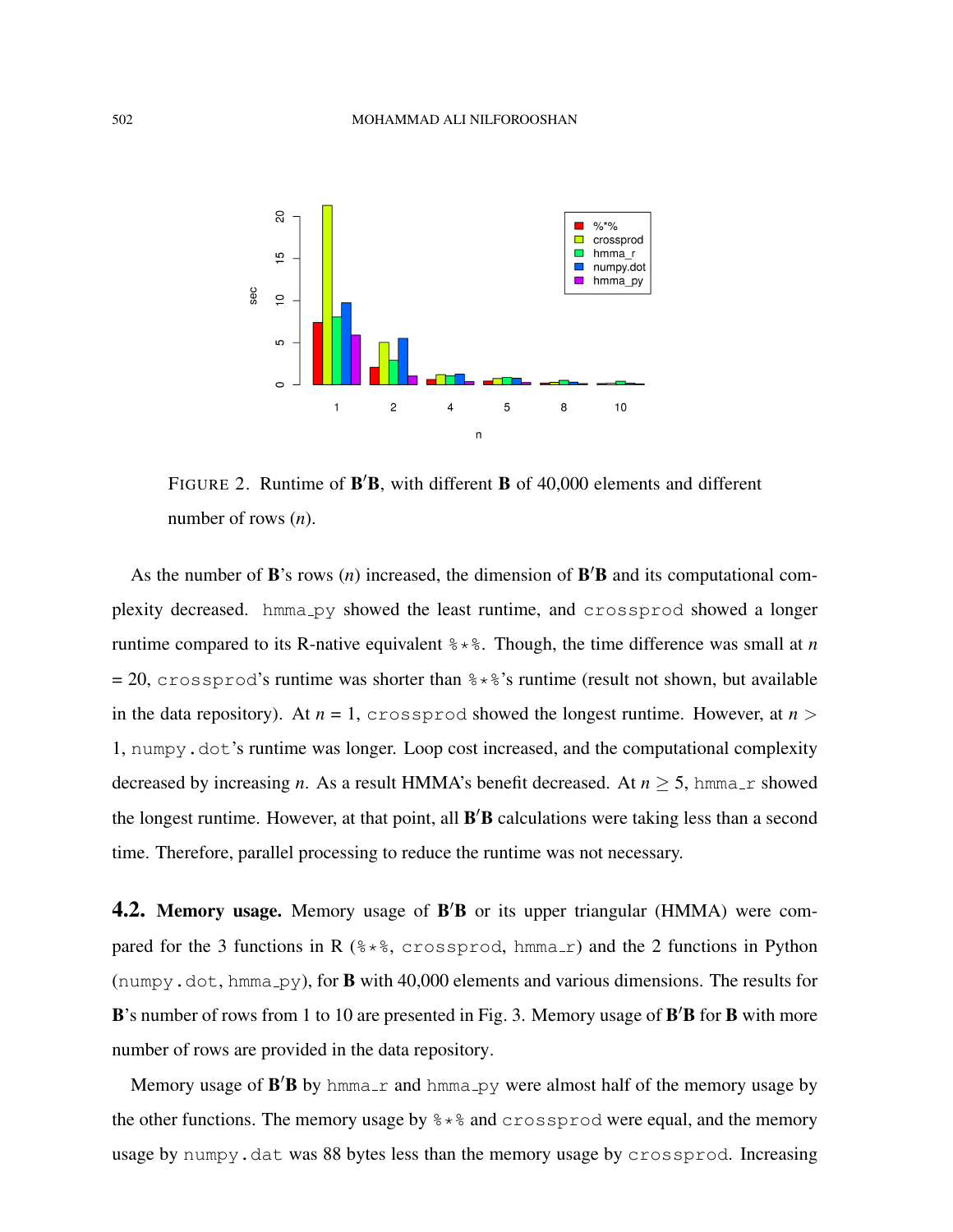

<span id="page-6-0"></span>FIGURE 3. Memory size of B'B, with different B of 40,000 elements and different number of rows (*n*).

*n* from 1 to 40,000 (B'B dimension from 40,000  $\times$  40,000 to 1  $\times$  1), the memory usage of B'B reduced from 12,800,000,200 to 208 bytes for crossprod and %\*%, 6,408,480,288 to 256 bytes for hmma\_r, and  $6,400,160,096$  to 104 bytes for hmma\_py.

Testing the memory limit, a  $(1 \times 46,000)$  **B** was created to form a  $(46,000 \times 46,000)$  **B'B**. Both %  $*$  and crossprod failed, and the system returned the message "Error: cannot allocate vector of size 15.8 Gb". On the other hand, hmma\_r successfully built B'B with 7.9 Gb memory usage. numpy.py failed and returned a "MemoryError" message. Also, hmma\_py failed with the following message:

BtB = numpy.concatenate(BtB) # to get the correct memory usage MemoryError

Excluding  $B \cup B$  = numpy.concatenate(BtB) from numpy.dot, it successfully created B'B. This line of code was not necessary, but to get the correct estimate of the memory usage. It seems that the problem was keeping  $46,000^2$  real numbers in a single array rather than multiple arrays in a list. To get the correct memory usage without this line of code,  $sys.getsizeof (in the last line of  $h_{mma.py}$  (Appendix D)) should iterate over the arrays$  $sys.getsizeof (in the last line of  $h_{mma.py}$  (Appendix D)) should iterate over the arrays$  $sys.getsizeof (in the last line of  $h_{mma.py}$  (Appendix D)) should iterate over the arrays$ in the BtB list and sum their sizes.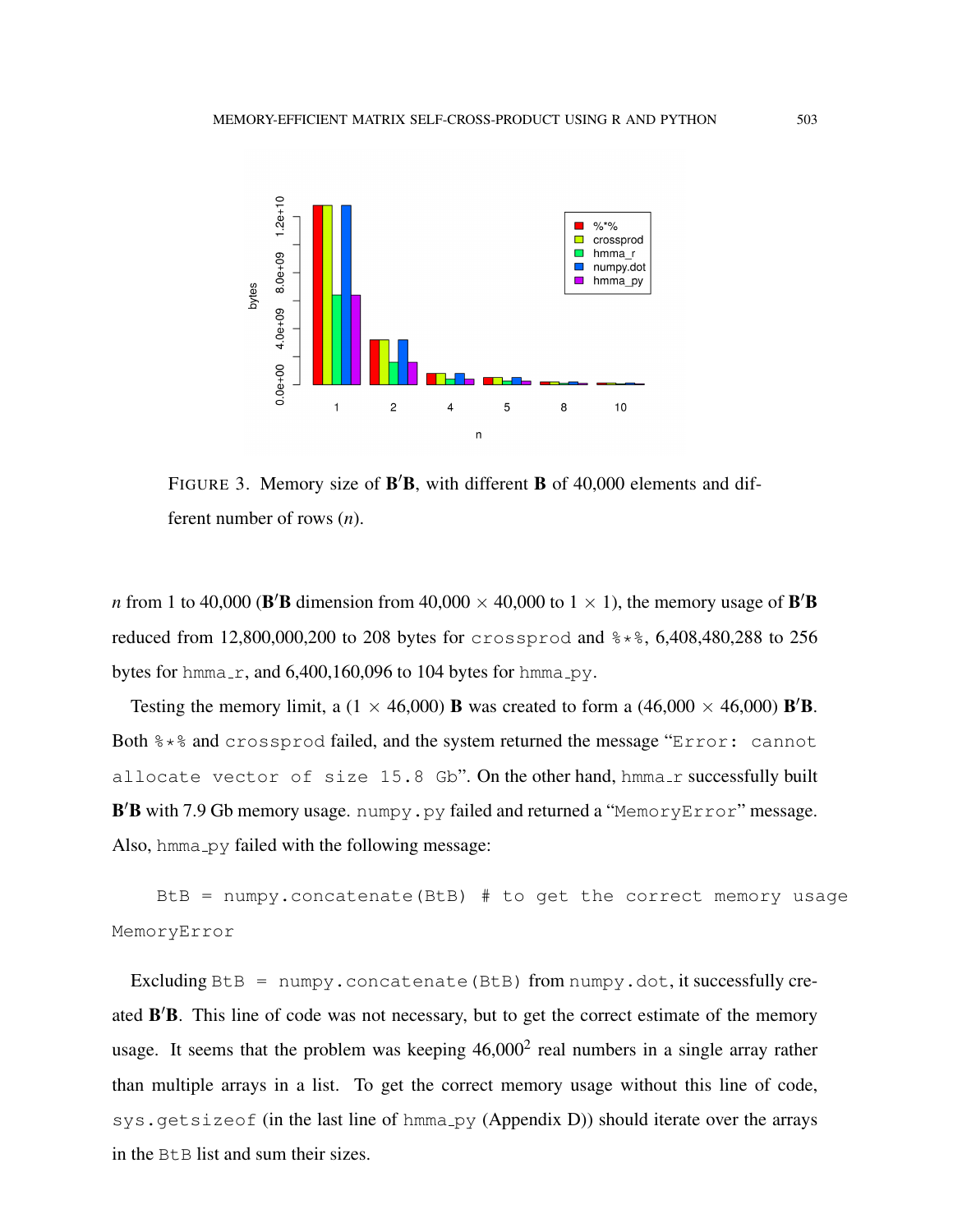Storing float numbers with single-precision allows saving memory usage. R does not have the ability to work with single-precision [\[8\]](#page-8-4). Thus, R stores numeric matrices with doubleprecision, which takes double amount of memory (64-bit vs. 32-bit floats). Single-precision accommodates a precision of approximately 7 decimal digits, and double-precision with a precision of approximately 16 decimal digits [\[9\]](#page-8-5). There is a trade-off between memory usage and the accuracy, but in most of the tasks, high accuracy in long decimal points is not required, and single-precision can be satisfactory. The  $f$ loat package [\[8\]](#page-8-4) extends R's linear algebra facilities to include single-precision (float) data. Python has a rich family of data types, arrays can save floats in single and double precision, and libraries like ctypes [\[10\]](#page-8-6) and numpy [\[7\]](#page-8-1) provide the possibility of storing floats in single- and double-precision.

### 5. CONCLUSIONS

Even though, HMMA does almost half  $((1 + 1/m)/2)$ , where *m* is the matrix's number of columns) of the matrix self-cross-product multiplications, it did not necessarily reduce the computational time. The reason was the additional loop cost. However, runtime was not a constraint, because all the calculations went reasonably fast. In cases where the memory usage is a constraint, HMMA can be used to reduce the memory usage of  $\mathbf{B}'\mathbf{B}$  by  $(1 + 1/m)/2$ , and maximum vector length by 1/*m*.

### CONFLICT OF INTERESTS

The author(s) declare that there is no conflict of interests.

### <span id="page-7-5"></span>**REFERENCES**

- <span id="page-7-0"></span>[1] R. A. Mrode, Linear Models for the Prediction of Animal Breeding Values (2nd ed.), CABI, Oxfordshire, UK (2005), pp.71–81.
- <span id="page-7-2"></span><span id="page-7-1"></span>[2] C. R. Henderson, Sire evaluation and genetic trends, J. Anim. Sci. 1973 (Symposium) (1973), 10–41.
- [3] P. M. VanRaden, Efficient methods to compute genomic predictions, J. Dairy Sci. 91(11) (2008), 4414–4423.
- <span id="page-7-3"></span>[4] J. Yang, B. Benyamin, B. P. McEvoy, S. Gordon, A. K. Henders, D. R. Nyholt, P. A. Madden, et al., Common SNPs explain a large proportion of the heritability for human height, Nat. Genet. 42 (2010), 565–569.
- <span id="page-7-4"></span>[5] R Core Team, The R Project for Statistical Computing, R Foundation for Statistical Computing, Vienna, Austria, <https://www.R-project.org> (2018). [Online; accessed 28-June-2019]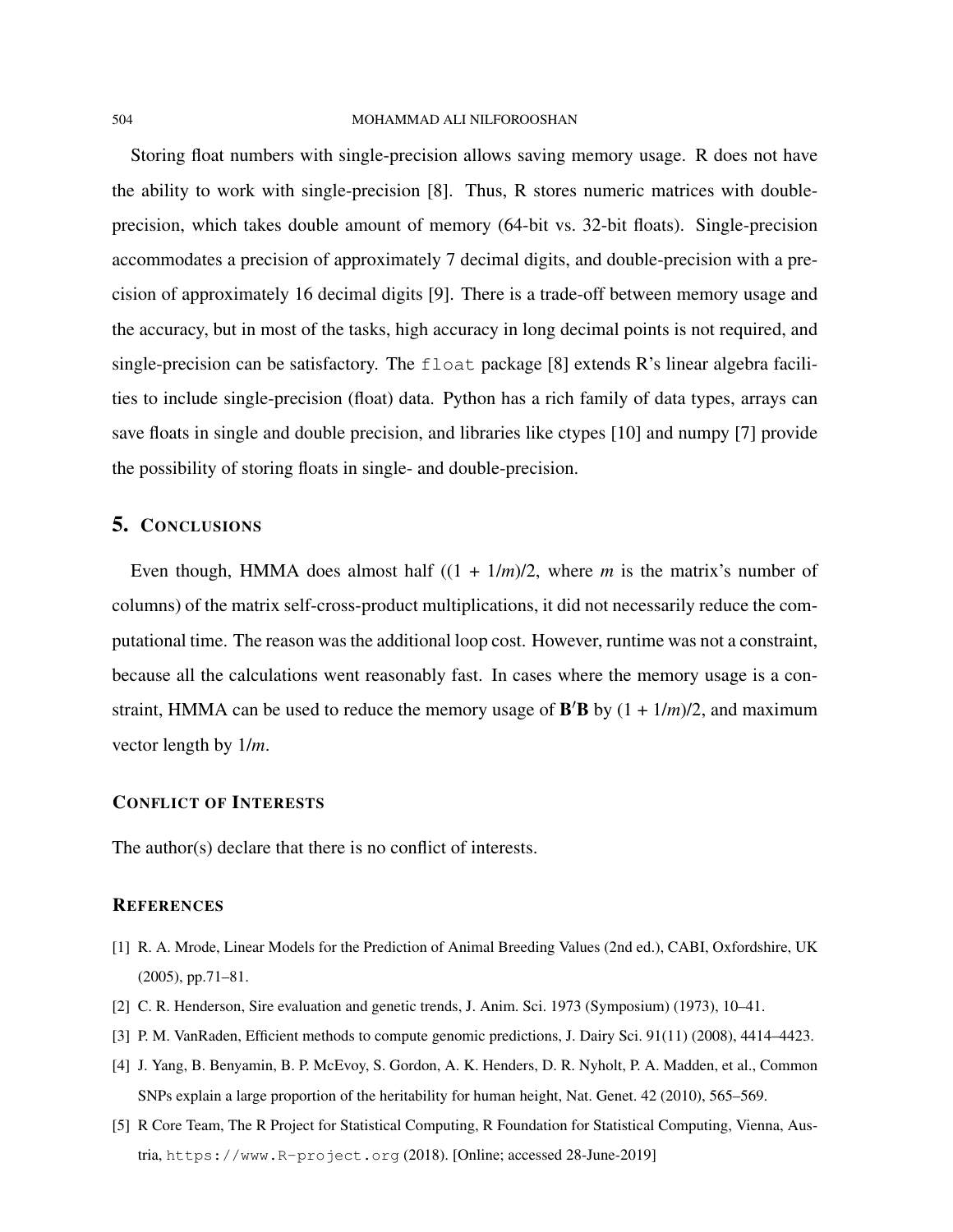- <span id="page-8-0"></span>[6] Python Software Foundation, Python 3.6 documentation – The Python standard library, [https://docs.](https://docs.python.org/3.6/library/index.html) [python.org/3.6/library/index.html](https://docs.python.org/3.6/library/index.html) (2019). [Online; accessed 28-June-2019]
- <span id="page-8-4"></span><span id="page-8-1"></span>[7] P. F. Dubois, K. Hinsen, J. Hugunin, Numerical Python, Comput. Phys. 10 (1996), Article ID 262.
- [8] D. Schmidt, Introducing the float package: 32-Bit Floats for R (Version 0.2-3), [https://cran.rstudio.](https://cran.rstudio.com/web/packages/float/vignettes/float.pdf) [com/web/packages/float/vignettes/float.pdf](https://cran.rstudio.com/web/packages/float/vignettes/float.pdf) (2019). [Online; accessed 28-June-2019]
- <span id="page-8-5"></span>[9] Wikipedia contributors, Floating-point arithmetic, [https://en.wikipedia.org/wiki/](https://en.wikipedia.org/wiki/Floating-point_arithmetic) [Floating-point\\_arithmetic](https://en.wikipedia.org/wiki/Floating-point_arithmetic) (2019). [Online; accessed 28-June-2019]
- <span id="page-8-6"></span>[10] Python Software Foundation, ctypes – A foreign function library for Python, [https://docs.python.](https://docs.python.org/3.6/library/ctypes.html) [org/3.6/library/ctypes.html](https://docs.python.org/3.6/library/ctypes.html) (2019). [Online; accessed 28-June-2019]

Data Availability: The supporting data is available at the Mendeley Data repository:

DOI[:10.17632/vk8vy7ghnf.1](https://doi.org/10.17632/vk8vy7ghnf.1)

### **APPENDICES**

<span id="page-8-2"></span>Appendix A. list2mat function in R:

```
list2mat = function(BtB) {
  dimmat = (sqrt(1+8*length(unlist(Bt)))-1)/2mat = matrix(0, nrow=dimmat, ncol=dimmat)k = 0for(i in 1:dimmat)
  {
   mat[i, i:dimmat] = BLB[[i]]k = k + dimmat - i
  }
  mat = mat + t(mat)diag(max) = diag(max)/2return(mat)
}
```
### <span id="page-8-3"></span>Appendix B. get rowcol function in R:

```
get_rowcol = function(BtB, th) {
  if(th < 1 | th > length(BtB)) stop("Invalid row/column")
```